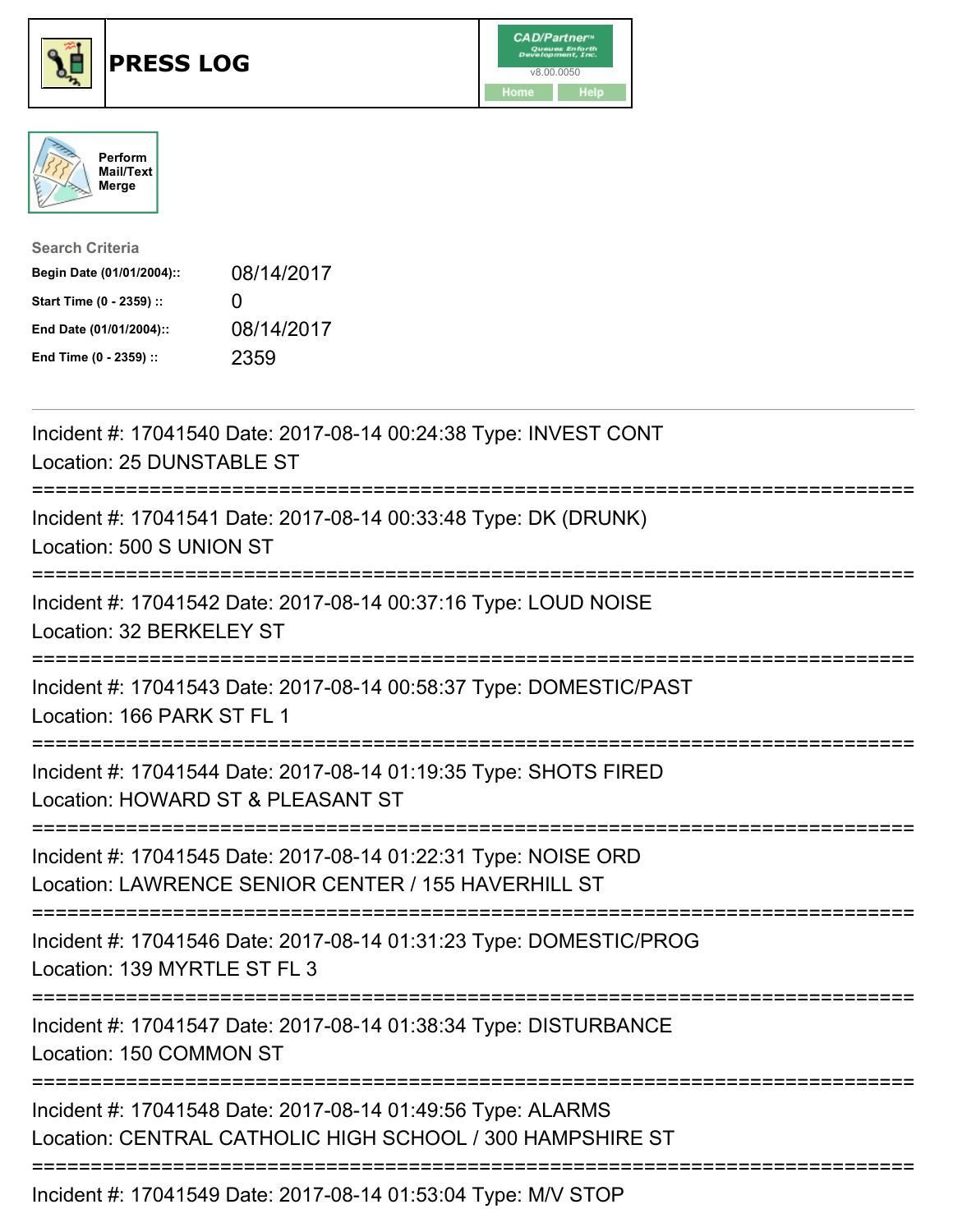Location: FALLS BRIDGE

=========================================================================== Incident #: 17041550 Date: 2017-08-14 01:58:30 Type: M/V STOP Location: MARKET ST & S UNION ST =========================================================================== Incident #: 17041551 Date: 2017-08-14 02:03:03 Type: M/V STOP Location: NEWTON ST & SALEM ST =========================================================================== Incident #: 17041552 Date: 2017-08-14 02:05:01 Type: M/V STOP Location: COMMON ST & HAMPSHIRE ST =========================================================================== Incident #: 17041553 Date: 2017-08-14 02:07:42 Type: DOMESTIC/PAST Location: COMMON ST & NEWBURY ST =========================================================================== Incident #: 17041554 Date: 2017-08-14 02:08:34 Type: M/V STOP Location: LOWELL ST & MORTON ST =========================================================================== Incident #: 17041555 Date: 2017-08-14 02:12:18 Type: CARJACKING Location: BROADWAY & WATER ST =========================================================================== Incident #: 17041556 Date: 2017-08-14 02:18:45 Type: DOMESTIC/PROG Location: 306 WATER ST FL 2 =========================================================================== Incident #: 17041557 Date: 2017-08-14 02:30:39 Type: DRUG OVERDOSE Location: 600 ESSEX ST =========================================================================== Incident #: 17041558 Date: 2017-08-14 02:47:38 Type: NOISE ORD Location: 451 LOWELL ST FL 2 =========================================================================== Incident #: 17041559 Date: 2017-08-14 03:08:39 Type: M/V STOP Location: CHESTER ST & S BROADWAY =========================================================================== Incident #: 17041560 Date: 2017-08-14 03:09:24 Type: SUS PERS/MV Location: CRONIN PARK / ALDER ST & JUNIPER ST =========================================================================== Incident #: 17041561 Date: 2017-08-14 03:13:25 Type: MEDIC SUPPORT Location: 222 ESSEX ST #307 =========================================================================== Incident #: 17041562 Date: 2017-08-14 04:08:45 Type: M/V STOP Location: CANAL ST & FRANKLIN ST =========================================================================== Incident #: 17041563 Date: 2017-08-14 04:12:06 Type: SUS PERS/MV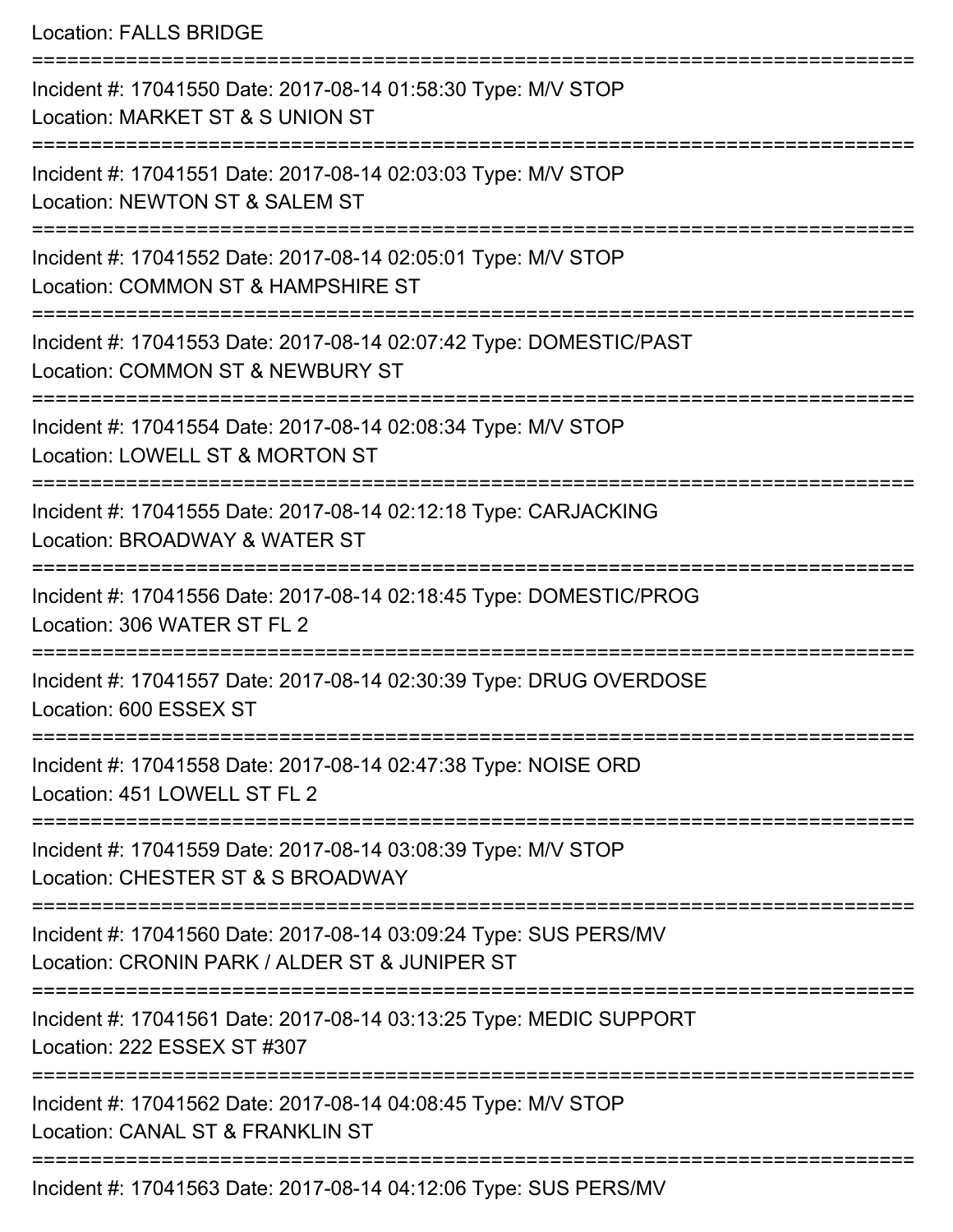| Incident #: 17041564 Date: 2017-08-14 04:52:51 Type: MV/BLOCKING<br>Location: 144 JACKSON ST                                        |
|-------------------------------------------------------------------------------------------------------------------------------------|
| Incident #: 17041565 Date: 2017-08-14 05:33:44 Type: TOW/REC/STOL<br>Location: 51 DOYLE ST                                          |
| Incident #: 17041566 Date: 2017-08-14 05:50:09 Type: TOW/REC/STOL<br>Location: 94 HANCOCK ST                                        |
| Incident #: 17041567 Date: 2017-08-14 06:11:47 Type: NEIGHBOR PROB<br>Location: 475 BROADWAY #6                                     |
| Incident #: 17041568 Date: 2017-08-14 06:37:03 Type: MV/BLOCKING<br>Location: 193 BAILEY ST<br>:=================================== |
| Incident #: 17041569 Date: 2017-08-14 06:39:08 Type: TOW/REC/STOL<br><b>Location: RIVERVIEW PL</b>                                  |
| Incident #: 17041570 Date: 2017-08-14 06:42:36 Type: M/V STOP<br>Location: WINTHROP AV & RT 495                                     |
| Incident #: 17041571 Date: 2017-08-14 07:13:25 Type: PARK & WALK<br>Location: 205 BROADWAY                                          |
| Incident #: 17041572 Date: 2017-08-14 07:13:43 Type: TRANSPORT<br>Location: PEOBODY/JUVY / null                                     |
| Incident #: 17041573 Date: 2017-08-14 07:17:02 Type: COURT TIME<br>Location: SALEM SUPERIOR / null                                  |
| Incident #: 17041574 Date: 2017-08-14 07:23:23 Type: CLOSE STREET<br>Location: CEDAR ST & HAMPSHIRE ST                              |
| Incident #: 17041575 Date: 2017-08-14 07:24:39 Type: CLOSE STREET<br>Location: CEDAR ST & RUSSELL ST                                |
| Incident #: 17041576 Date: 2017-08-14 07:34:09 Type: PRISONER CHK<br>Location: LGH / 1 GENERAL ST                                   |
| Incident #: 17041577 Date: 2017-08-14 07:39:24 Type: M/V STOP                                                                       |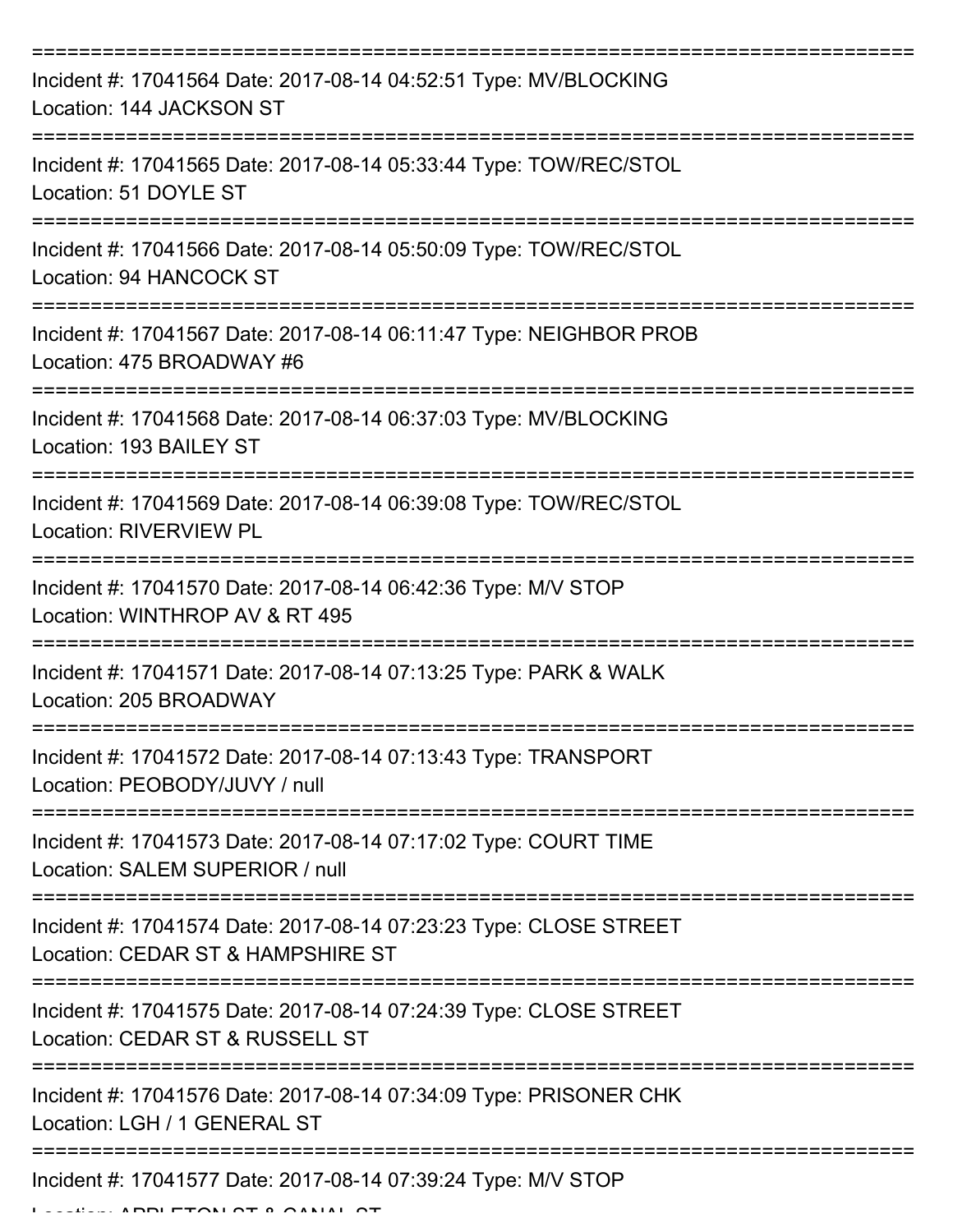| Incident #: 17041578 Date: 2017-08-14 07:41:06 Type: M/V STOP<br>Location: APPLETON ST & METHUEN ST                 |
|---------------------------------------------------------------------------------------------------------------------|
| Incident #: 17041579 Date: 2017-08-14 07:52:20 Type: ALARMS<br>Location: NGUYEN RESD / 8 HOME ST                    |
| Incident #: 17041580 Date: 2017-08-14 08:03:59 Type: OUTSIDE WORK<br><b>Location: ANDOVER ST</b>                    |
| Incident #: 17041581 Date: 2017-08-14 08:09:45 Type: ALARM/BURG<br>Location: D'WENDY / 459 BROADWAY                 |
| Incident #: 17041582 Date: 2017-08-14 08:13:19 Type: M/V STOP<br>Location: FALLS BRIDGE / null                      |
| Incident #: 17041583 Date: 2017-08-14 08:15:22 Type: SUS PERS/MV<br>Location: 35 LYNN ST                            |
| Incident #: 17041584 Date: 2017-08-14 09:22:24 Type: DRUG OVERDOSE<br>Location: JB LOUNGE / 157 S UNION ST          |
| Incident #: 17041585 Date: 2017-08-14 09:26:57 Type: SUS PERS/MV<br>Location: 370 BROADWAY                          |
| Incident #: 17041586 Date: 2017-08-14 09:33:36 Type: ANIMAL COMPL<br>Location: 126 SARATOGA ST<br>-------------     |
| Incident #: 17041587 Date: 2017-08-14 09:36:09 Type: COUNTERFEIT<br>Location: HAFFNERS GAS STATION / 194 S BROADWAY |
| Incident #: 17041588 Date: 2017-08-14 09:40:28 Type: HIT & RUN M/V<br>Location: 22 WOODLAND ST                      |
| Incident #: 17041589 Date: 2017-08-14 09:54:29 Type: ALARM/BURG<br>Location: 20 MONMOUTH ST                         |
| Incident #: 17041590 Date: 2017-08-14 10:00:05 Type: INVEST CONT<br>Location: 106 WATER ST                          |
| Incident #: 17041591 Date: 2017-08-14 10:03:35 Type: PARK & WALK                                                    |

Location: BRADFORD ST & BROADWAY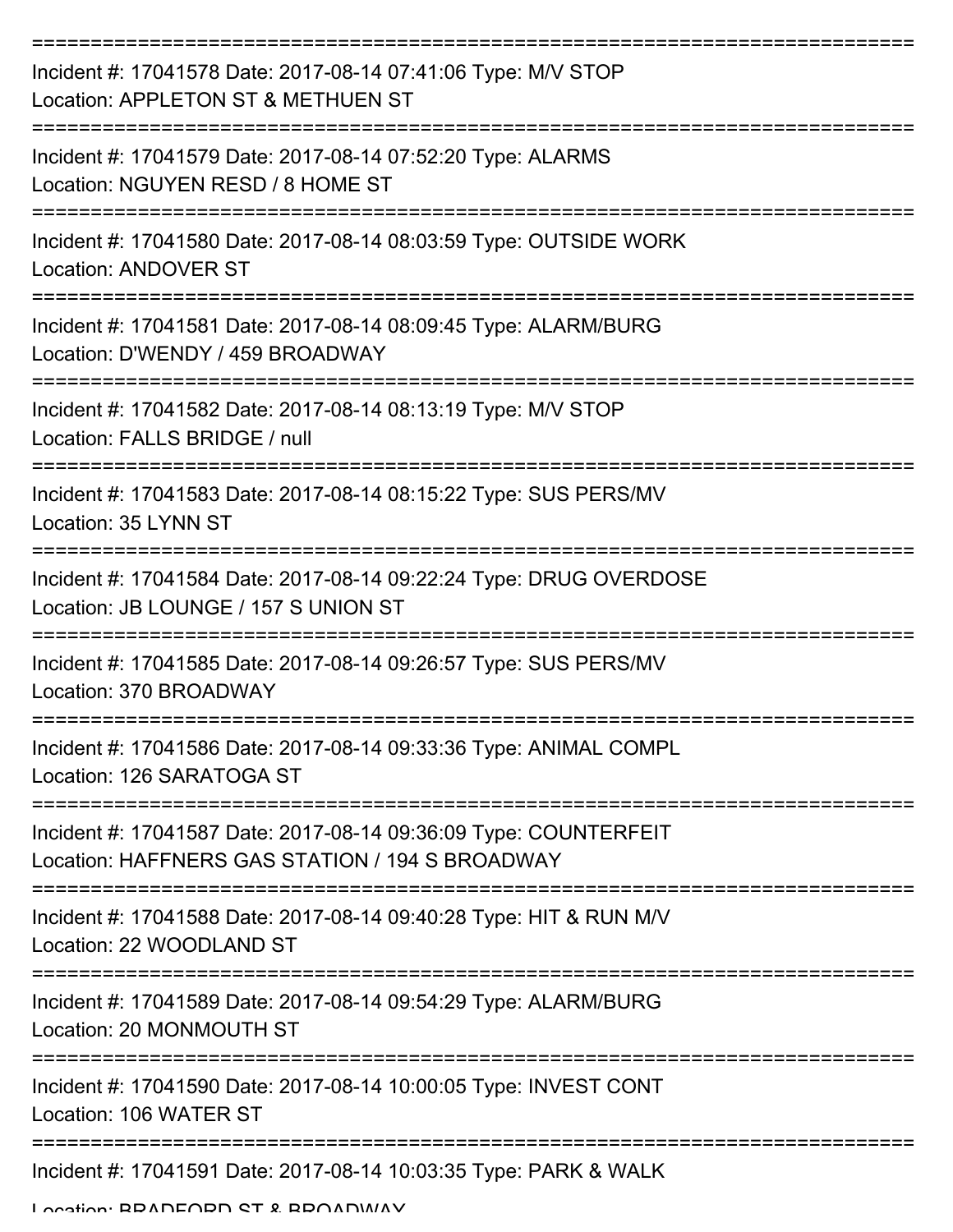| Incident #: 17041592 Date: 2017-08-14 10:13:40 Type: AUTO ACC/NO PI<br>Location: 420 WINTHROP AV                                      |
|---------------------------------------------------------------------------------------------------------------------------------------|
| Incident #: 17041593 Date: 2017-08-14 10:27:16 Type: B&E/PAST<br>Location: METRO AUTO SALES / 638 ESSEX ST                            |
| Incident #: 17041594 Date: 2017-08-14 10:28:46 Type: ANIMAL COMPL<br>Location: BAY STATE RD & WATER ST                                |
| Incident #: 17041595 Date: 2017-08-14 10:31:17 Type: WARRANT SERVE<br>Location: 29 JOSEPHINE AV                                       |
| -----------------<br>----------------<br>Incident #: 17041596 Date: 2017-08-14 10:34:25 Type: SPECIAL CHECK<br>Location: 360 BROADWAY |
| Incident #: 17041599 Date: 2017-08-14 10:58:25 Type: FRAUD<br>Location: 5 MT VERNON                                                   |
| ======================<br>Incident #: 17041597 Date: 2017-08-14 10:59:13 Type: GUN CALL<br>Location: 182 PARKER ST                    |
| Incident #: 17041598 Date: 2017-08-14 11:00:33 Type: GUN CALL<br>Location: 182 PARKER ST                                              |
| Incident #: 17041600 Date: 2017-08-14 11:19:33 Type: DISABLED MV<br>Location: 180 WATER ST                                            |
| Incident #: 17041601 Date: 2017-08-14 11:20:27 Type: SUS PERS/MV<br>Location: SPEEDWAY / 615 BROADWAY                                 |
| Incident #: 17041602 Date: 2017-08-14 11:21:13 Type: BUILDING CHK<br>Location: 14 CEDAR ST                                            |
| Incident #: 17041603 Date: 2017-08-14 11:26:44 Type: SUS PERS/MV<br>Location: ACTON ST & WEST ST                                      |
| Incident #: 17041605 Date: 2017-08-14 11:34:53 Type: KEEP PEACE<br>Location: 22 SRUCE ST                                              |
| Incident #: 17041604 Date: 2017-08-14 11:34:55 Type: M/V STOP<br>Location: BROADWAY & WATER ST                                        |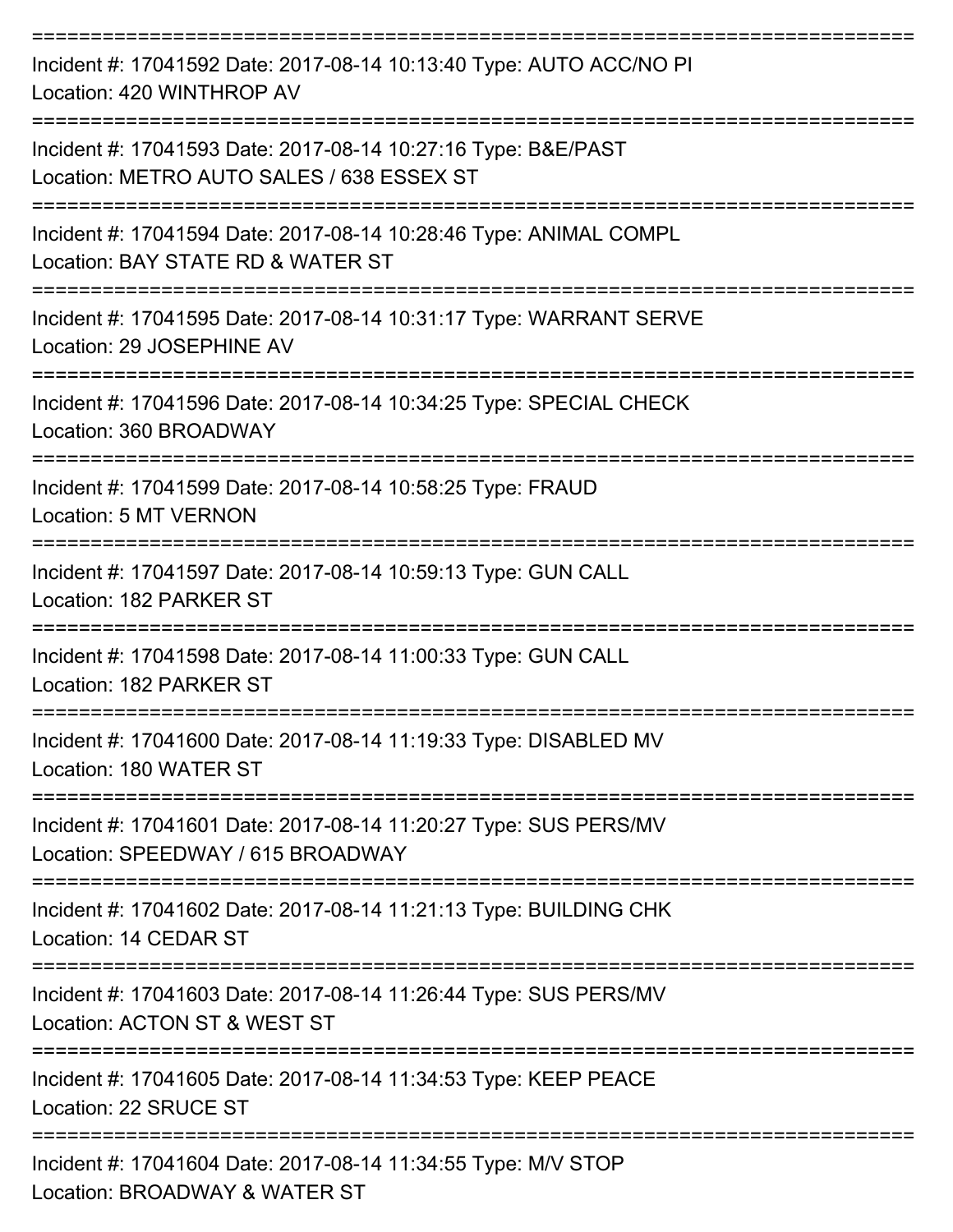| Incident #: 17041606 Date: 2017-08-14 11:59:03 Type: UNWANTEDGUEST<br>Location: ESSEX ST & NEWBURY ST                                |
|--------------------------------------------------------------------------------------------------------------------------------------|
| :=======================<br>Incident #: 17041607 Date: 2017-08-14 12:00:25 Type: SUS PERS/MV<br>Location: DAISY ST & HOLLY ST        |
| Incident #: 17041608 Date: 2017-08-14 12:08:56 Type: UNWANTEDGUEST<br>Location: 31 SPRUCE ST FL 3RDFL<br>=========================== |
| Incident #: 17041609 Date: 2017-08-14 12:14:56 Type: GENERAL SERV<br>Location: SEVEN ELEVEN / 370 BROADWAY                           |
| Incident #: 17041610 Date: 2017-08-14 12:24:44 Type: THREATS<br>Location: SUPERIOR CT / 43 APPLETON ST<br>======================     |
| Incident #: 17041611 Date: 2017-08-14 12:35:02 Type: HIT & RUN M/V<br>Location: 310 LOWELL ST                                        |
| Incident #: 17041612 Date: 2017-08-14 12:36:13 Type: PARK & WALK<br>Location: BRADFORD ST & BROADWAY                                 |
| Incident #: 17041613 Date: 2017-08-14 12:38:10 Type: AUTO ACC/NO PI<br>Location: 47 MAY ST                                           |
| Incident #: 17041614 Date: 2017-08-14 12:47:49 Type: SUS PERS/MV<br>Location: MARKET BASKET / 700 ESSEX ST                           |
| Incident #: 17041615 Date: 2017-08-14 12:50:31 Type: GENERAL SERV<br>Location: 5 HANLON CT                                           |
| Incident #: 17041616 Date: 2017-08-14 12:56:56 Type: LOST PROPERTY<br>Location: 46 KNOX ST                                           |
| Incident #: 17041617 Date: 2017-08-14 12:58:04 Type: ROBBERY ARMED<br>Location: 9 NEWTON ST                                          |
| Incident #: 17041618 Date: 2017-08-14 13:11:56 Type: E911 HANGUP<br>Location: NEW BALANCE / 10 INTERNATIONAL WY                      |
| Incident #: 17041619 Date: 2017-08-14 13:22:27 Type: AUTO ACC/NO PI<br>Location: 108 ALLSTON ST                                      |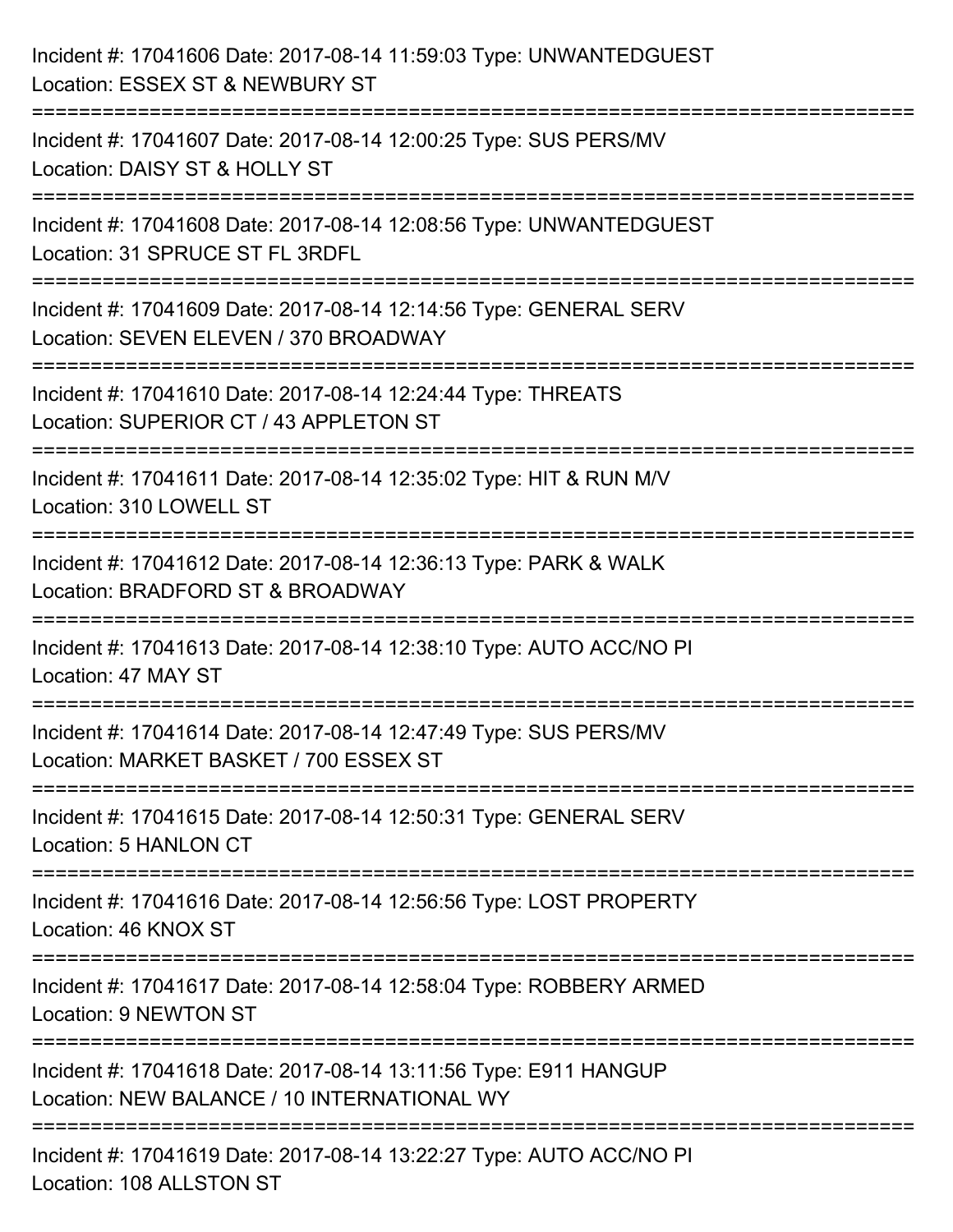| Incident #: 17041620 Date: 2017-08-14 13:29:00 Type: M/V STOP<br>Location: 291 HAMPSHIRE ST                          |
|----------------------------------------------------------------------------------------------------------------------|
| Incident #: 17041621 Date: 2017-08-14 13:32:26 Type: AUTO ACC/PI<br>Location: FOSTER ST & MARKET ST                  |
| Incident #: 17041622 Date: 2017-08-14 14:00:22 Type: ROBBERY PAST<br>Location: 89 NEWBURY ST                         |
| Incident #: 17041625 Date: 2017-08-14 14:06:37 Type: LOST PROPERTY<br>Location: 88 FARLEY ST                         |
| Incident #: 17041623 Date: 2017-08-14 14:06:42 Type: PARK & WALK<br>Location: 44 MELVIN ST                           |
| Incident #: 17041624 Date: 2017-08-14 14:06:59 Type: M/V STOP<br>Location: HIGH ST & STEVENS CT                      |
| Incident #: 17041626 Date: 2017-08-14 14:13:50 Type: HIT & RUN M/V<br>Location: BROADWAY & CANAL ST<br>------------- |
| Incident #: 17041628 Date: 2017-08-14 14:17:49 Type: HIT & RUN M/V<br>Location: BROADWAY & CANAL ST                  |
| Incident #: 17041627 Date: 2017-08-14 14:18:11 Type: DRUG OVERDOSE<br>Location: 169 HAVERHILL ST #6 FL 2             |
| Incident #: 17041630 Date: 2017-08-14 14:32:56 Type: LARCENY/PAST<br>Location: WENDY'S / 99 WINTHROP AV              |
| Incident #: 17041629 Date: 2017-08-14 14:33:22 Type: DRUG VIO<br>Location: 2 INMAN ST #29                            |
| Incident #: 17041631 Date: 2017-08-14 14:40:36 Type: AUTO ACC/NO PI<br>Location: 69 PARKER ST                        |
| Incident #: 17041632 Date: 2017-08-14 14:50:27 Type: DISTURBANCE<br>Location: HAVERHILL ST & OXFORD ST               |
| Incident #: 17041633 Date: 2017-08-14 14:52:11 Type: AUTO ACC/NO PI<br>Location: 220 MERRIMACK ST                    |

===========================================================================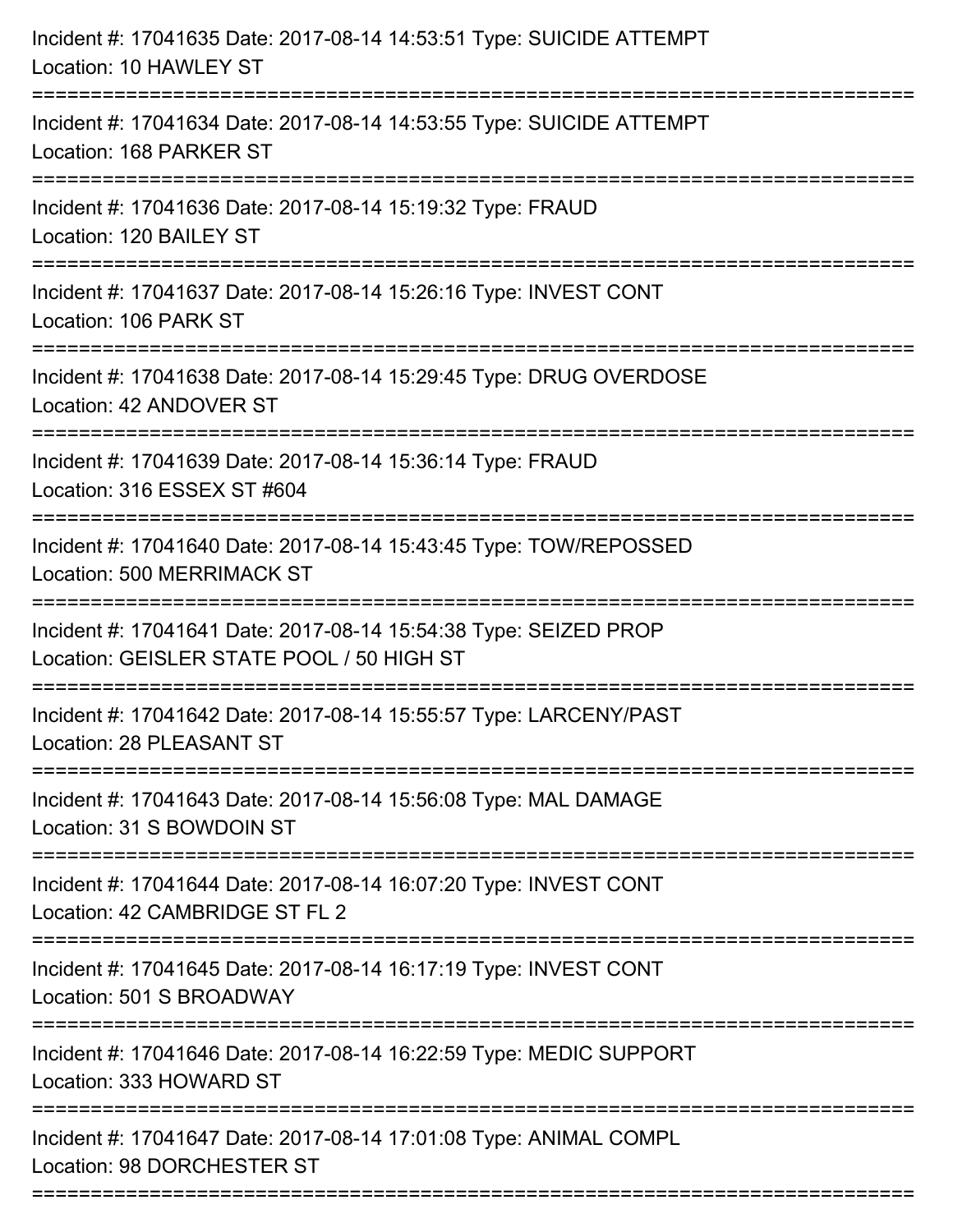| Location: MICHAEL'S MOTOR SALES, INCORP / 54 WINTHROP AV                                                                                  |
|-------------------------------------------------------------------------------------------------------------------------------------------|
| Incident #: 17041649 Date: 2017-08-14 17:05:39 Type: SUICIDE ATTEMPT<br>Location: 107 SUMMER ST<br>:===================================== |
| Incident #: 17041650 Date: 2017-08-14 17:06:14 Type: AUTO ACC/NO PI<br>Location: HAPPY TIME LAUNDRY MAT / 191 PARKER ST                   |
| Incident #: 17041651 Date: 2017-08-14 17:23:36 Type: GENERAL SERV<br>Location: 400 HAMPSHIRE ST                                           |
| Incident #: 17041652 Date: 2017-08-14 17:27:19 Type: SUS PERS/MV<br>Location: 2 INMAN ST                                                  |
| Incident #: 17041653 Date: 2017-08-14 17:38:49 Type: UNWANTEDGUEST<br>Location: 73 SHAWSHEEN RD FL 3                                      |
| Incident #: 17041654 Date: 2017-08-14 17:40:28 Type: GUN CALL<br><b>Location: WEST ST PARK</b>                                            |
| Incident #: 17041655 Date: 2017-08-14 17:42:10 Type: ANIMAL COMPL<br>Location: 11 NORRIS ST                                               |
| Incident #: 17041656 Date: 2017-08-14 17:44:12 Type: SEIZED PROP<br><b>Location: MERRIMACK ST</b>                                         |
| Incident #: 17041657 Date: 2017-08-14 18:00:50 Type: GENERAL SERV<br>Location: 45 EUTAW ST                                                |
| Incident #: 17041658 Date: 2017-08-14 18:04:45 Type: UNATENEDCHILD<br>Location: 32 BROMFIELD ST #1                                        |
| Incident #: 17041659 Date: 2017-08-14 18:13:41 Type: SUICIDE ATTEMPT<br>Location: 360 BROADWAY                                            |
| Incident #: 17041660 Date: 2017-08-14 18:43:17 Type: GENERAL SERV<br>Location: 68 MARGIN ST FL 1                                          |
| Incident #: 17041661 Date: 2017-08-14 18:54:52 Type: SUS PERS/MV<br>Location: S UNION ST & SALEM ST                                       |
|                                                                                                                                           |

Incident #: 17041662 Date: 2017 08 14 19:04:24 Type: 911 HANG UP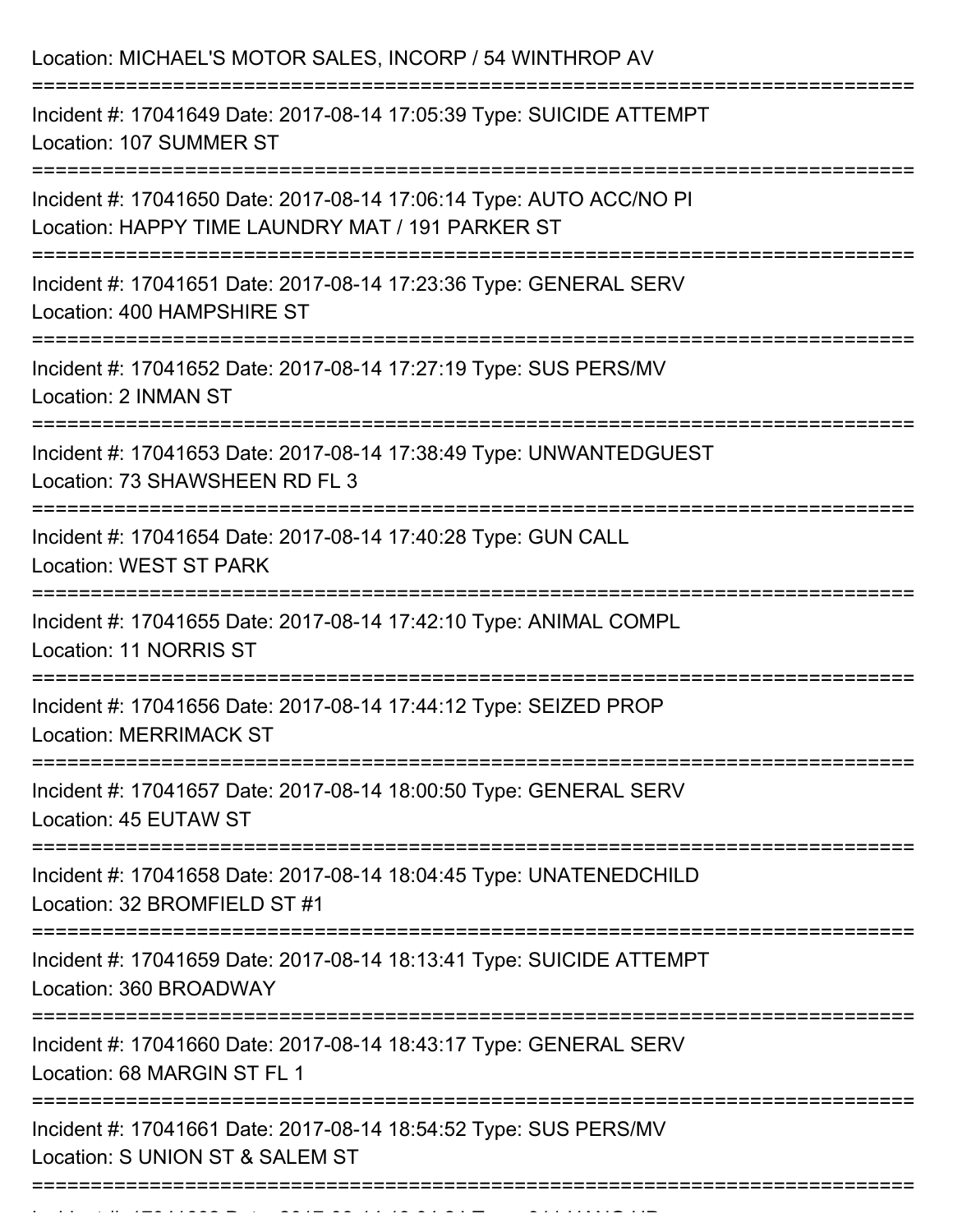Location: 169 HAVERHILL ST #17

| Incident #: 17041663 Date: 2017-08-14 19:07:56 Type: GENERAL SERV<br>Location: 400 HAMPSHIRE ST                              |
|------------------------------------------------------------------------------------------------------------------------------|
| Incident #: 17041664 Date: 2017-08-14 19:18:19 Type: SUS PERS/MV<br>Location: CORNISH ST & MONTGOMERY ST                     |
| Incident #: 17041665 Date: 2017-08-14 19:28:35 Type: TRESPASSING<br>Location: GEISLER STATE POOL / 50 HIGH ST                |
| Incident #: 17041666 Date: 2017-08-14 19:29:17 Type: SUS PERS/MV<br>Location: 673 ESSEX ST                                   |
| Incident #: 17041667 Date: 2017-08-14 19:42:43 Type: B&E/ATTEMPY<br>Location: 42 HIGH ST                                     |
| Incident #: 17041668 Date: 2017-08-14 19:50:31 Type: DISTURBANCE<br>Location: 544 HOWARD ST                                  |
| Incident #: 17041669 Date: 2017-08-14 19:51:18 Type: DISORDERLY<br>Location: EVERETT ST & ROWE ST                            |
| Incident #: 17041670 Date: 2017-08-14 19:52:24 Type: NOISE ORD<br>Location: 75 MANCHESTER ST                                 |
| Incident #: 17041671 Date: 2017-08-14 20:05:09 Type: MEDIC SUPPORT<br>Location: SOUTH LAWRENCE EAST SCHOOL / 165 CRAWFORD ST |
| Incident #: 17041672 Date: 2017-08-14 20:07:10 Type: INVESTIGATION<br>Location: 145 HANCOCK                                  |
| Incident #: 17041673 Date: 2017-08-14 20:21:47 Type: B&E/MV/PAST<br>Location: 50 BROADWAY                                    |
| Incident #: 17041674 Date: 2017-08-14 20:23:37 Type: ALARM/HOLD<br>Location: SPRINT / 160 WINTHROP AV                        |
| Incident #: 17041675 Date: 2017-08-14 20:30:38 Type: LOUD NOISE<br><b>Location: 75 MANCHESTER ST</b>                         |
|                                                                                                                              |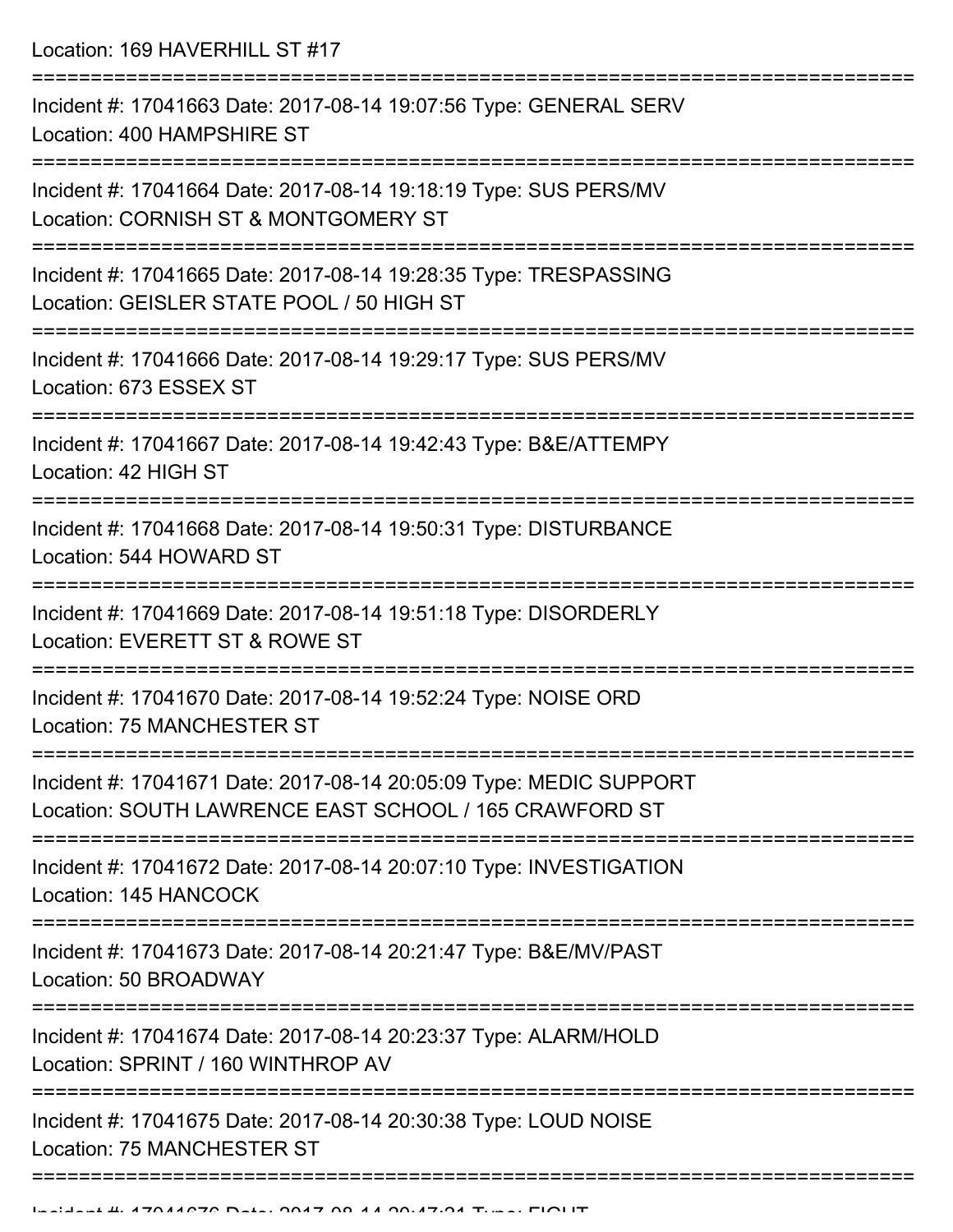| Location: FRANKLIN ST & TREMONT ST                                                                                       |
|--------------------------------------------------------------------------------------------------------------------------|
| Incident #: 17041677 Date: 2017-08-14 20:49:49 Type: M/V STOP<br>Location: MARKET ST & PARKER ST                         |
| :====================<br>Incident #: 17041678 Date: 2017-08-14 20:54:34 Type: M/V STOP<br>Location: BROADWAY & LOWELL ST |
| Incident #: 17041679 Date: 2017-08-14 20:56:47 Type: M/V STOP<br>Location: BORADWAY & LOWELL ST                          |
| Incident #: 17041680 Date: 2017-08-14 20:57:34 Type: M/V STOP<br>Location: 165 CRAWFORD ST                               |
| Incident #: 17041681 Date: 2017-08-14 20:59:40 Type: PARK & WALK<br>Location: 44 MELVIN ST                               |
| Incident #: 17041682 Date: 2017-08-14 21:17:11 Type: COUNTERFEIT<br>Location: 194 S BROADWAY                             |
| Incident #: 17041683 Date: 2017-08-14 22:02:07 Type: ALARM/BURG<br>Location: BRUCE SCHOOL / 135 BUTLER ST                |
| Incident #: 17041684 Date: 2017-08-14 22:05:03 Type: NOTIFICATION<br>Location: 139 HANCOCK ST                            |
| Incident #: 17041685 Date: 2017-08-14 22:10:21 Type: KEEP PEACE<br>Location: 320 AMES ST                                 |
| Incident #: 17041686 Date: 2017-08-14 22:14:41 Type: DOMESTIC/PROG<br>Location: 338 S UNION ST                           |
| Incident #: 17041687 Date: 2017-08-14 22:23:01 Type: LOCKOUT<br>Location: 66 PARKER ST                                   |
| Incident #: 17041688 Date: 2017-08-14 22:49:32 Type: M/V STOP<br>Location: BROADWAY & WHITMAN ST                         |
| Incident #: 17041689 Date: 2017-08-14 22:50:44 Type: ALARM/BURG<br>Location: COMCAST / 142 SHEPARD ST                    |
| Incident #: 17041690 Date: 2017-08-14 22:57:50 Type: EXTRA SURVEIL                                                       |